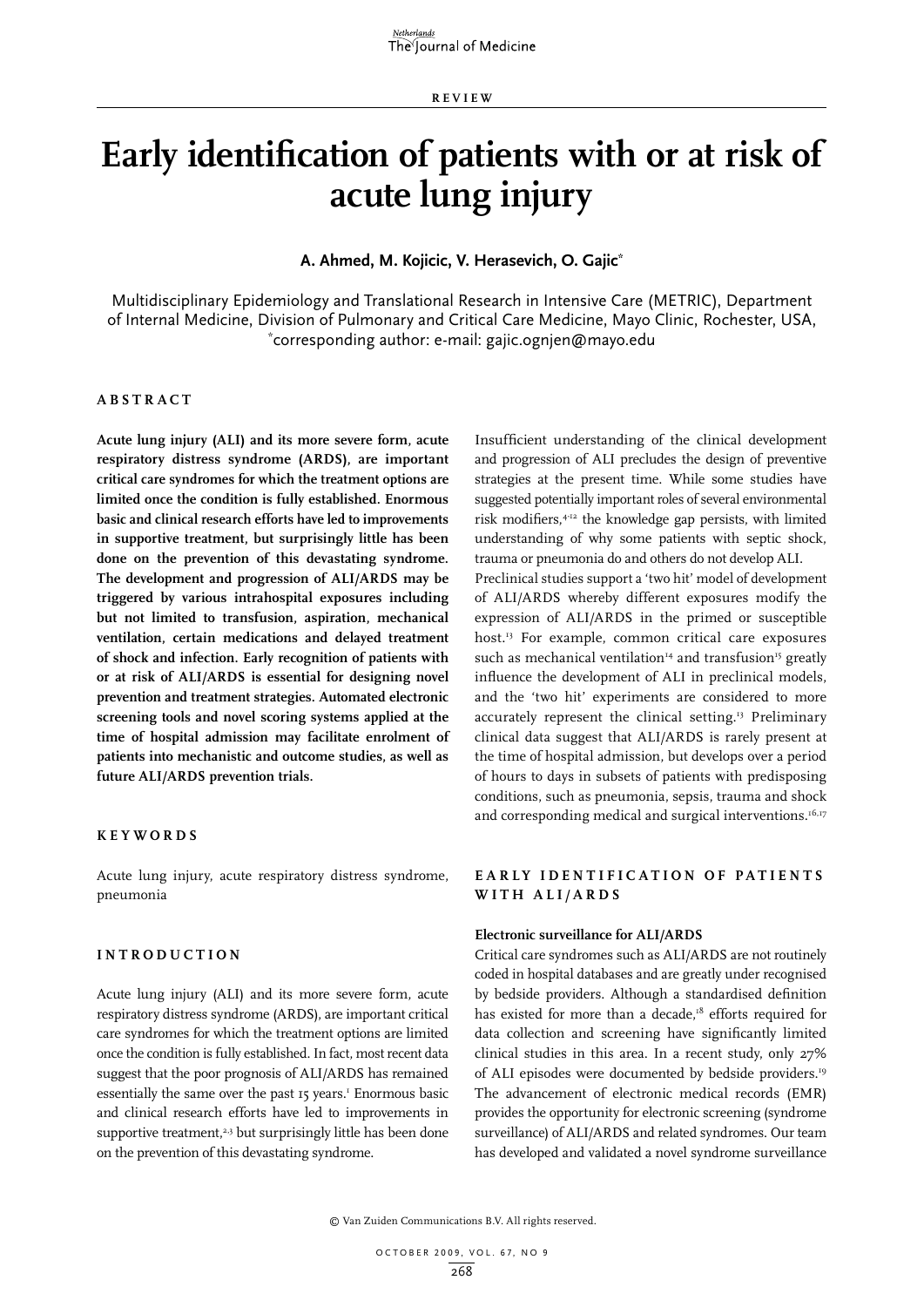tool (ALI 'sniffer') for the recognition of patients with ALI and ARDS (*figure 1*).<sup>19</sup> Electronic alert is triggered by the following combination of observations: the ratio of partial pressure of oxygen to inspired oxygen concentration (PaO $_{\rm 2}$ / FIO2 ) <300 and chest radiograph report (free text Boolean query containing trigger words: ('bilateral' AND 'infiltrate') OR 'edema'. With an excellent negative predictive value (0.99, 95% CI 0.98 to 1.00), ALI sniffer is optimised for screening patients with a high probability of ALI/ARDS. It has been continuously running since December 2005, allowing prospective identification of ALI/ARDS cases. Azzam *et al.*<sup>20</sup> have recently reported similar results.

Using the American European Consensus Conference (AECC) criteria, $18$ <sup>8</sup> excluding current or known history of congestive heart failure, the automated screening tool had a sensitivity of 87%, specificity of 89% and accuracy of 88% in capturing patients with ALI/ARDS.

Although currently limited to a minority of institutions, electronic screening has a very promising potential application in both clinical settings and research.

#### **High-resolution monitoring of ALI/ARDS development**

A standardised ALI assessment method based on the AECC definition<sup>21</sup> facilitated diagnosis of ALI/ARDS for clinical research and quality improvement projects in our institution.22 The absence of left atrial hypertension as a primary explanation for pulmonary oedema is excluded by integrated clinical evaluation based on the combination of echocardiographic findings (E/E' <15), brain natriuretic peptide levels (BNP <250 pg/ml in the absence of renal failure), venous filling pressures (PAOP ≤18 cm  $\rm H_{2}O$  or CVP  $\langle 15 \rangle$  cm  $H_2O$  in the absence of pulmonary hypertension) and the response to therapy (brisk response to diuretics and positive pressure ventilation favours hydrostatic oedema). This process yielded good inter-observer agreement for differentiation between ALI and hydrostatic oedema (kappa values from  $0.65$  to  $0.83$ ).<sup>22,23</sup>

Since most clinical studies to date have been limited by a low temporal resolution ('today the patient does not have ALI and tomorrow he/she does'), it has been very difficult to distinguish between the cause and effect role of specific risk factors (effect-cause bias). High-resolution monitoring of hospitalised patients allows us to pinpoint the beginning of respiratory worsening based on the sustained changes in respiratory rate and the ratio of arterial oxygen saturation over inspired oxygen concentration (SpO<sub>2</sub>/FIO<sub>2</sub>) without being dependent on bedside providers ordering arterial blood gas (ABG) analysis. Rice *et al.*<sup>24</sup> recently validated  $SpO_2/FIO_2$ thresholds against the gold standard of ABG.  $SpO_2/FIO_2$ <315 corresponds to ALI (PaO<sub>2</sub>/FIO<sub>2</sub> <300) and SpO<sub>2</sub>/FIO<sub>2</sub> <235 corresponds to ARDS (PaO<sub>2</sub>/FIO<sub>2</sub> <200). Hence, early identification of ALI/ARDS could be done without arterial blood gas confirmation which could cause delay in diagnosis and treatment as well as enrolment in clinical trials. In *figure 2* the black arrow points to a sustained decrease in oxygen saturation followed by an increase in oxygen supplementation at 1 AM suggesting the onset of respiratory worsening. The chest radiograph and blood gas analysis performed five hours later (6 AM) confirmed ALI, but only exposures occurring before 1 AM were considered in the analysis. This conservative approach minimises the effect-cause bias in this type of association study. Our group has used this approach to identify exposures of interest related to transfusions,<sup>6</sup> antibiotic management<sup>25</sup> and goal-directed resuscitation.<sup>25</sup>

## **IDENTIFICATION OF PATIENTS AT ris k of developing ALI and ARDS**

One of the principal barriers towards better understanding of clinical pathogenesis of ALI/ARDS and the design of effective ALI/ARDS preventive strategies is the fact that previous clinical studies focused exclusively on patients admitted to the ICU. While multiple studies around the world reported



Ahmed, et al. Early identification of patients with or at risk of acute lung injury.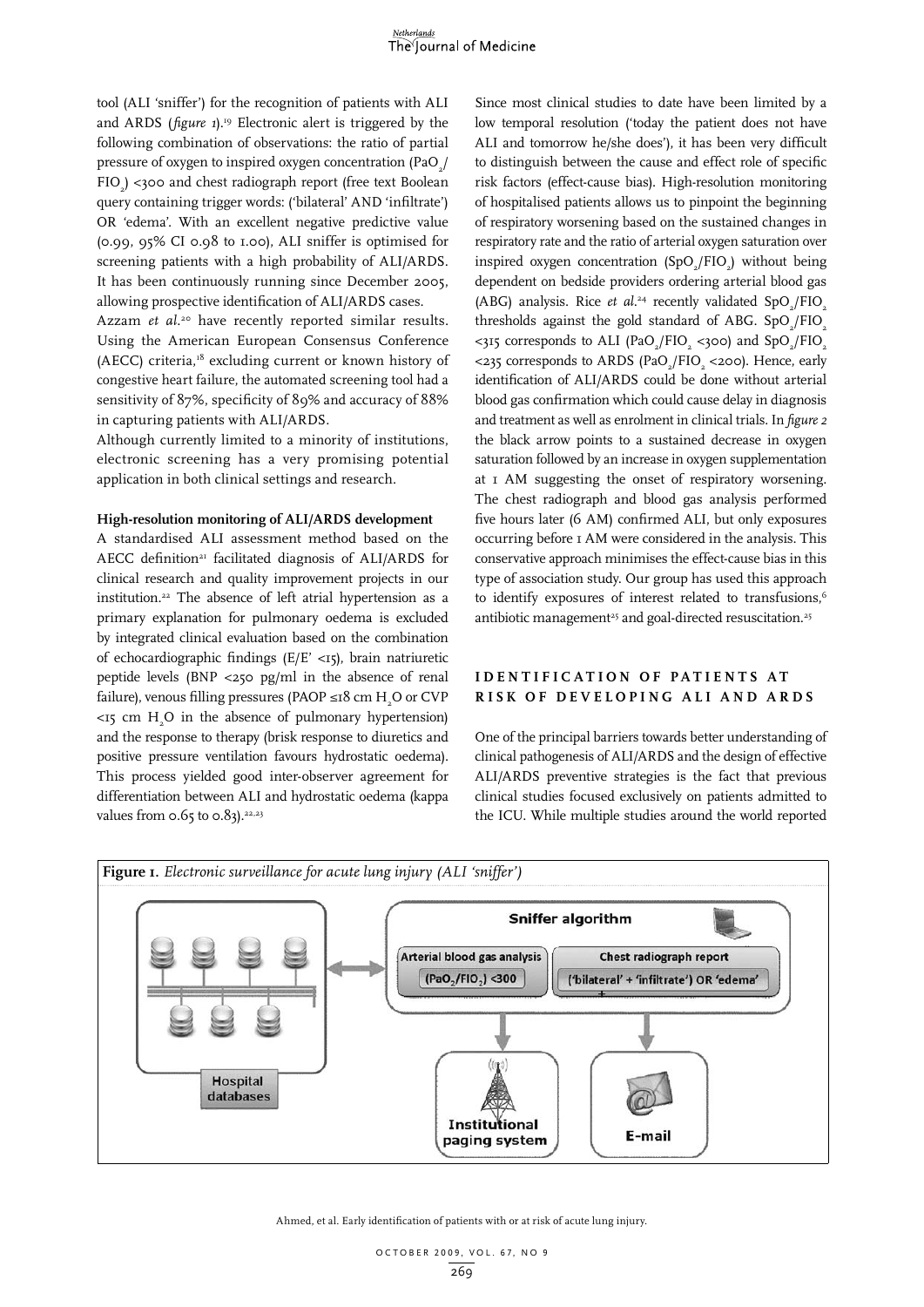# The Journal of Medicine

|                             |            |            |            |                 | 20.00 2I.00 22.00 23.00 00.00 0I.00 02.00 03.00 04.00 |                 |            |            |                |  |
|-----------------------------|------------|------------|------------|-----------------|-------------------------------------------------------|-----------------|------------|------------|----------------|--|
| Physiological parametres    |            |            |            |                 |                                                       |                 |            |            |                |  |
| Real-time variables         |            |            |            |                 |                                                       |                 |            |            |                |  |
| Heart rate                  | 82         | 88         | 86         | 87              | 88                                                    | IO <sub>5</sub> | 125        | 127        | II4            |  |
| NIBP systolic               | 108        | 106        | 108        | II <sub>2</sub> | 116                                                   | <b>II5</b>      | 154        | QI         | 81             |  |
| NIBP diastolic              | 58         | 52         | 52         | 56              | 58                                                    | 75              | 81         | 48         | 39             |  |
| Fresh-frozen plasma (ml)    |            | 226        |            | 245             | 269                                                   |                 |            |            |                |  |
| Medication infusions        |            |            |            |                 |                                                       |                 |            |            |                |  |
| Vasopressin (unit/min)      |            |            |            |                 |                                                       |                 |            |            |                |  |
| Crystalloid in              |            |            |            |                 |                                                       |                 |            |            |                |  |
| $o.g$ NaCl (ml/h)           | <b>IOO</b> | <b>IOO</b> | <b>IOO</b> | <b>IOO</b>      | <b>IOO</b>                                            | <b>IOO</b>      | <b>IOO</b> | <b>IOO</b> | <b>IOO</b>     |  |
| 0.9 NaCl - fluid bolus (ml) |            |            |            |                 |                                                       |                 |            | ≺          | 500            |  |
| Ventilator settings         |            |            |            |                 |                                                       |                 |            |            |                |  |
| Real-time variables         |            |            |            |                 |                                                       |                 |            |            |                |  |
| Oxygen device #1            | CFM        |            |            |                 |                                                       |                 | <b>CFM</b> |            | CFM            |  |
| Oxygen $\%/LMP #I$          | 5.00       |            |            |                 |                                                       |                 | 50%        |            | $50\%$         |  |
| SpO                         | 99         | <b>IOO</b> | 97         | 98              | 97                                                    | 88              | ΟI         | 95         | Q <sub>2</sub> |  |

**The black arrow points to a sustained decrease in oxygen saturation followed by an increase in oxygen supplementation at 01.00 AM suggesting the onset of respiratory worsening. The chest radiograph and blood gas analysis performed five hours later (06.00) confirmed ALI.**

the risk factors for ALI/ARDS,<sup>26-29</sup> only a few prospectively followed patients with predisposing conditions to document the probability of developing ALI/ARDS. Landmark studies by Pepe *et al.*,<sup>30</sup> Fowler *et al.*<sup>31</sup> and Hudson *et al.*<sup>32</sup> were conducted in the early 1980s and 1990s, before the current definitions of ALI and ARDS, sepsis and pneumonia were established. Recent cohort studies used specific definitions but were still restricted to patients admitted to the ICU.5,12,33-35,10,11,36

The proportion of patients with risk factors who develop ALI/ARDS drops drastically when assessed at the time of hospital admission.17 In a recent study by Ferguson *et al.*17 only 7% of hospitalised patients with sepsis, 2% with pancreatitis, 10% with pneumonia and 15% with witnessed aspiration developed ALI.17 Many patients with predisposing conditions never develop ALI/ARDS and are never admitted to the ICU<sup>17</sup> making the enrolment of non-selected patients into ALI/ARDS prevention studies neither practical nor efficient without a method to select high-risk patients.

To facilitate enrolment of patients into mechanistic and outcome studies as well as future ALI/ARDS prevention trials, our group has recently developed an ALI/ARDS prediction model,<sup>37</sup> (the Lung Injury Prediction Score: LIPS) which incorporates demographic, environmental and clinical characteristics at the time of, and before hospital admission. LIPS takes into consideration not only different incidences of ALI/ARDS depending on underlying risk factors (from 2% risk in patients with uncomplicated pancreatitis<sup>17</sup> up to 40% in those with septic shock<sup>38</sup>) but also the presence of significant risk modifiers (smoking,39 alcohol,<sup>10,40</sup> diabetes mellitus,<sup>11</sup> chemotherapy,<sup>38</sup> hypoalbuminaemia,41 and respiratory rate5 ). If prospectively validated and refined in relevant patient populations, this model could serve to define the patients at high risk of ALI/

ARDS in whom future mechanistic studies and ALI/ARDS prevention trials will be conducted. By determining not only patients at high risk but also the attributable burden of ALI/ARDS in contemporary cohorts of patients at risk, the findings are expected to facilitate the prioritisation of preventive strategies and future clinical trials.

Another recent study<sup>42</sup> reported that patients who require high oxygen supplementation when in the emergency room ( $O_2 > 2$  l/min) are more likely to progress into ALI. In addition, the authors defined a clinical diagnosis of early ALI in patients who present at hospital admission with bilateral opacities on chest radiograph not exclusively due to left atrial hypertension and who initially required oxygen supplementation of  $>2$  l/min (73% sensitive and 79% specific for progression to ALI with respiratory failure).

#### **Con c lusion**

ALI/ARDS is rarely present at the time of hospital admission. Subsequent ('second hit') hospital exposures have modified the development and expression of the syndrome in patients with predisposing conditions. Therefore, ALI/ARDS may be viewed as a potentially preventable healthcare-acquired complication analogous to venous thromboembolism, stress ulcer bleeding or nosocomial infections. Preliminary studies suggest that early treatment of shock and infection<sup>38</sup> and avoidance of ventilator and transfusion-related lung injury43 may reduce the incidence of hospital-acquired ALI/ARDS.43 Electronic surveillance and novel scoring systems for early identification of patients with or at risk of ALI/ARDS will facilitate future mechanistic studies and ALI/ARDS prevention trials.

Ahmed, et al. Early identification of patients with or at risk of acute lung injury.